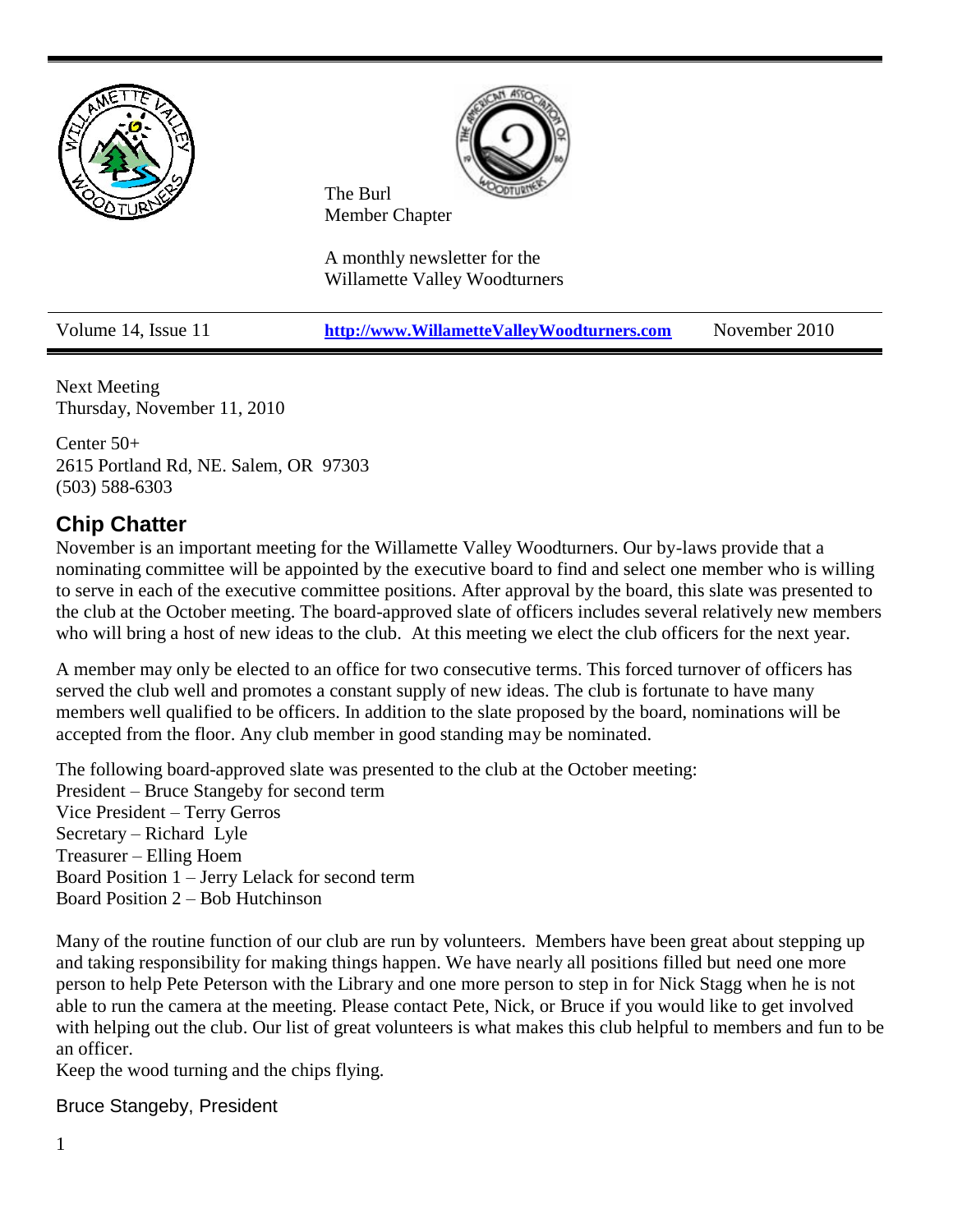# Club Business

### **Current & Upcoming Events**



**November** (Thursday, Nov 11, 2010)

**Dean Jordan** will show us how to marble wood. This is a process of coating the wood in alum and adding another agent to the paints and gently pulling a stick through the mixture until you are happy with the result. The turned piece is then immersed into the paint. You end up with a spectacular effect that can't be repeated. I've never seen it done so I'm looking forward to seeing Dean do it. This is another way that you can add something different to your work.

Here is a brief bio that was provided to us by November's demonstrator, Dean Jordan:

I have been turning off and on since my grandfather, a myrtle wood turner, taught me the basics when I was 11 yrs old. I have been turning seriously for about 12 yrs now. Ten years ago I was one of the founders of the Beaver State Woodturners.

I sell my turnings in several galleries on the Oregon coast. I usually focus on large hollow form turning after spending 2 weeks with the late Frank Sudol in Saskatchewan.

I have tried to take my basic woodturning skills to the next level with carving, piercing, color and work off the lathe. I still do a lot of functional work with basic forms, but I have been doing more sculpture type of work.

I feel that woodturning is an opportunity to bring beauty and form out of wood. Some wood speaks for itself and some cries out for embellishment.

**December** (Thursday, December 9, 2010)

Christmas auction

Over the years our December meeting, the club's annual Christmas auction, has evolved to be a social event. Everyone is encouraged to bring their spouses and any other guest they think would enjoy the evening. You are also encouraged to bring a special woodturning project or two to donate to the auction. Our dues are kept low in part because the auction has provided one third to one half of our budget needs. So, invite some friends, attend the auction, and buy some really nice Christmas presents.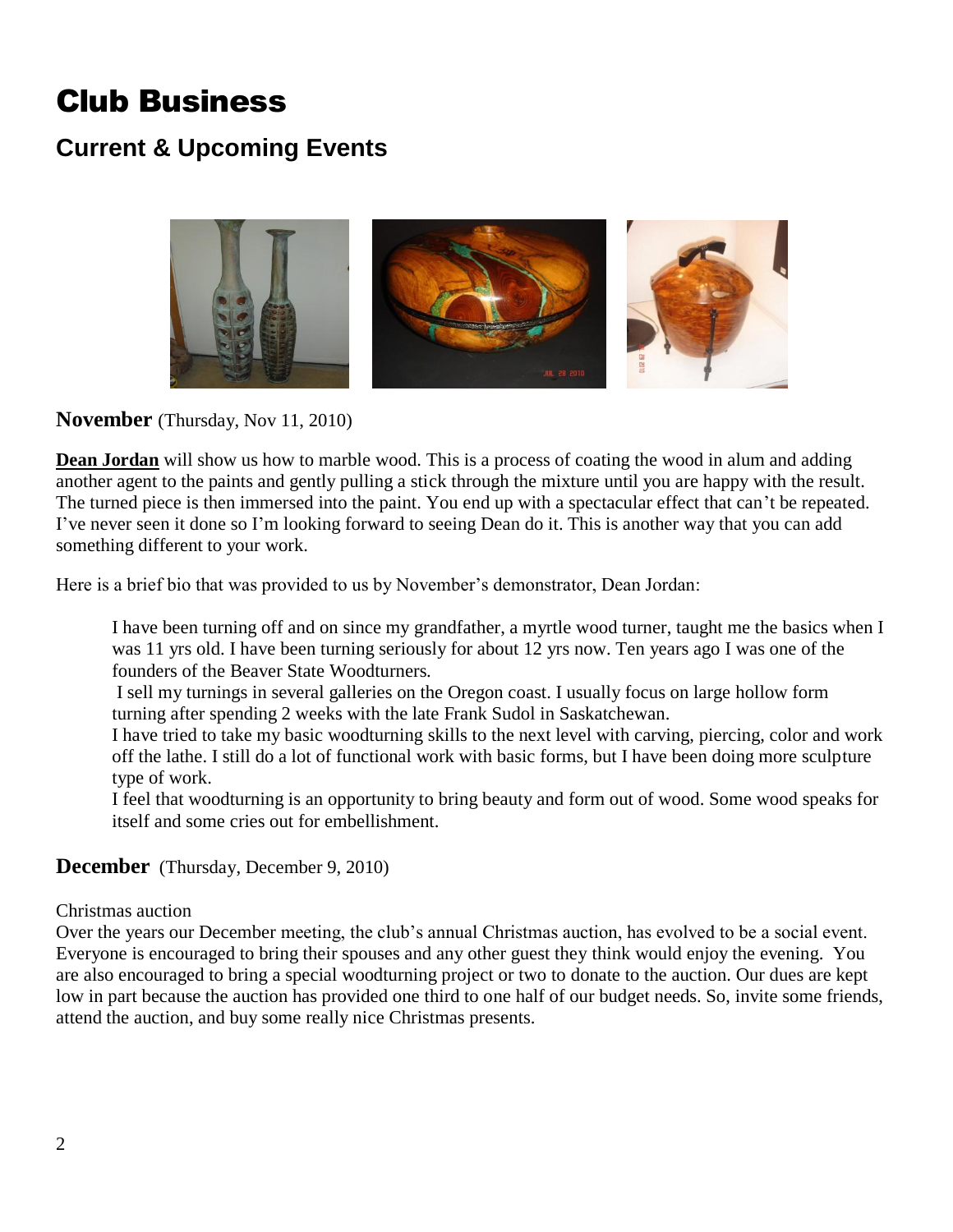## Membership Rewards (sorry, available to club members only)

#### *Library*

A friendly reminder to members with books and /or videos checked out from the library. Please return them at this next meeting.

#### *Wood Gathering*

Sign-up sheets will be available to indicate your availability to help with wood gathering. Anyone who learns of a tree or log that is available to the club should notify Jerry Lelack (503 510-1577) or Bob Hutchinson (503 508-3279). The intent is to gather wood, process it to usable pieces, store it at the home of Terry Gerros', and then make it available to members. Terry can be reached at 503 580-5013.

Jerry Lelack is still hoping for donations of mini-lathe size rounds, oblongs, or squares of any type of wood that will be used as gifts to new members – some way to get them started in the world of wood turning.

From Terry Gerros: I have managed to accumulate a number of turning blanks for sale from several people. Oh wait, I brought this on myself........what started out selling blanks for a buddy who is a disabled vet, has spiraled into......well, a lot of fun. So, listed below is what I have available. The blocks are close to wholesale price or below and consist primarily of figured walnut (both claro and English), ambrosia maple, persimmon, mimosa, black locust, myrtlewood, figured maple, maple burl, and figured myrtlewood. Most of the blocks are dried and waxed, ready to turn to a finished product. Some of the blocks are green, but waxed. Also available are stabilized pen blanks (figured maple, speckled maple, myrtle wood, buckeye burl), bottle stoppers (buckeye burl), and spindle stock of varying sizes and types of wood. You are welcome to come see the wood and purchase on Saturdays or at my discretion, please call to make sure I am available. I try to make it convenient for everyone, especially those who want to talk woodturning for a bit. My cell number is 503-580-5013.

All the walnut bowl blanks are 3" thick give or take a bit, and are both English and claro walnut, some have both types grafted together, lots of fiddleback, marbling. These blocks are cut from gunstock material.

Pricing for the walnut is as follows:  $4 \times 4$ .....\$2.00  $8 \times 8$ .....\$8.00 5 x 5.....\$3.50 9 x 9.....\$10.00  $6 \times 6$ .....\$4.50  $10 \times 10.812.00$ 7 x 7.....\$6.00 11 x 11..\$14.00 I also have the following: Stabilized pen blanks... $3/4 \times 3/4 \times 5$  \$2.50 each Bottle stoppers............3/\$1.00

The other blanks have the price marked on them. So if you are looking for some killer blanks, give me a call.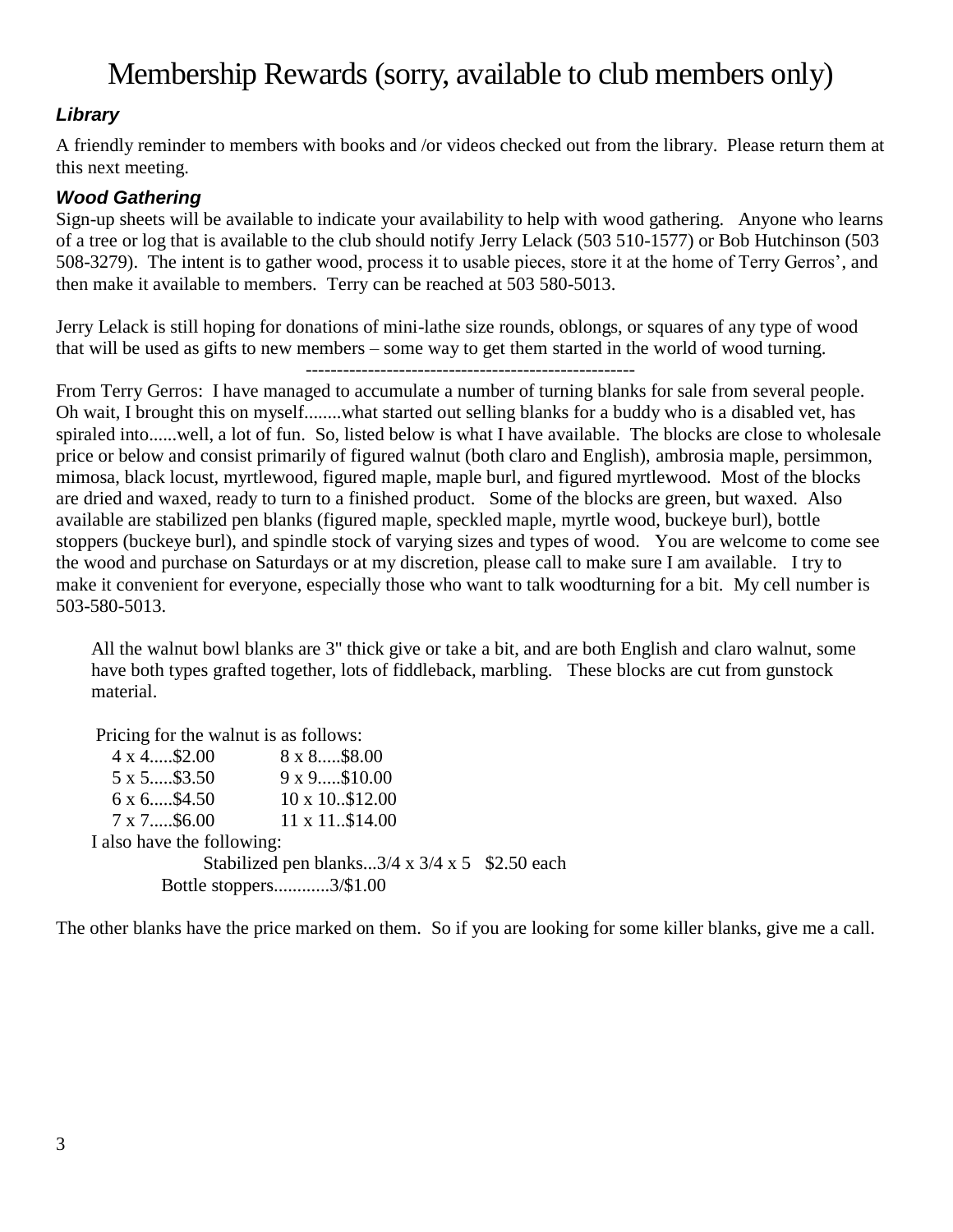

#### Willamette Valley Woodturners Projects class **WHEN : November** 20th **TIME: 9:00 am** for a three hour class COST: \$20

This class will be a practical application class lead by Walt Thies. He will show the participants how to make bottle stoppers, Christmas ornaments of several styles, tool handles, and small bowls as time allows. This is a hands on workshop class and wood will be provided. Bring your own tools if you have them. This class is open to all members of the Willamette Valley Woodturners.

Sign up and collection of the \$20 fee will be handled during this month's meeting.

#### *Supplies*

The club purchases a few supplies in bulk and sells it to members at club cost. We routinely have superglue (\$5), black or brown superglue (\$10) accelerator (\$6) and Anchor Seal (\$10/gal). Recently the club purchased a small supply of half round protractors (\$6) used to measure the angle ground on a tool, HSS rods (\$3)  $\frac{1}{4}$ " x 8" used to make the round skews demonstrated by Bill McCoy at the October meeting, and depth gauge (\$5). Bob Quadros will have the resale items still available at the meeting. Please bring the correct change for the items you want.

#### **Club Member Discounts**

From Terry Gerros: Club orders will be going out on **November 14th**. If our order equals or exceeds \$1,000, Craft Supply gives us a 13% discount plus free shipping. If you order from the sales items, you will receive the club discount in addition to the sale discount, making many items available at very attractive prices.

Club members are registered with Klingspor's Woodworking Shop at [www.woodworkingshop.com](http://www.woodworkingshop.com/)or 800- 228-0000, they have your name and will give you a 10% discount.

Hartville Tool will give club members a 20% discount for the next year and a 15% discount after that: [www.hartvilletool.com](http://www.hartvilletool.com/)or 800-345-2396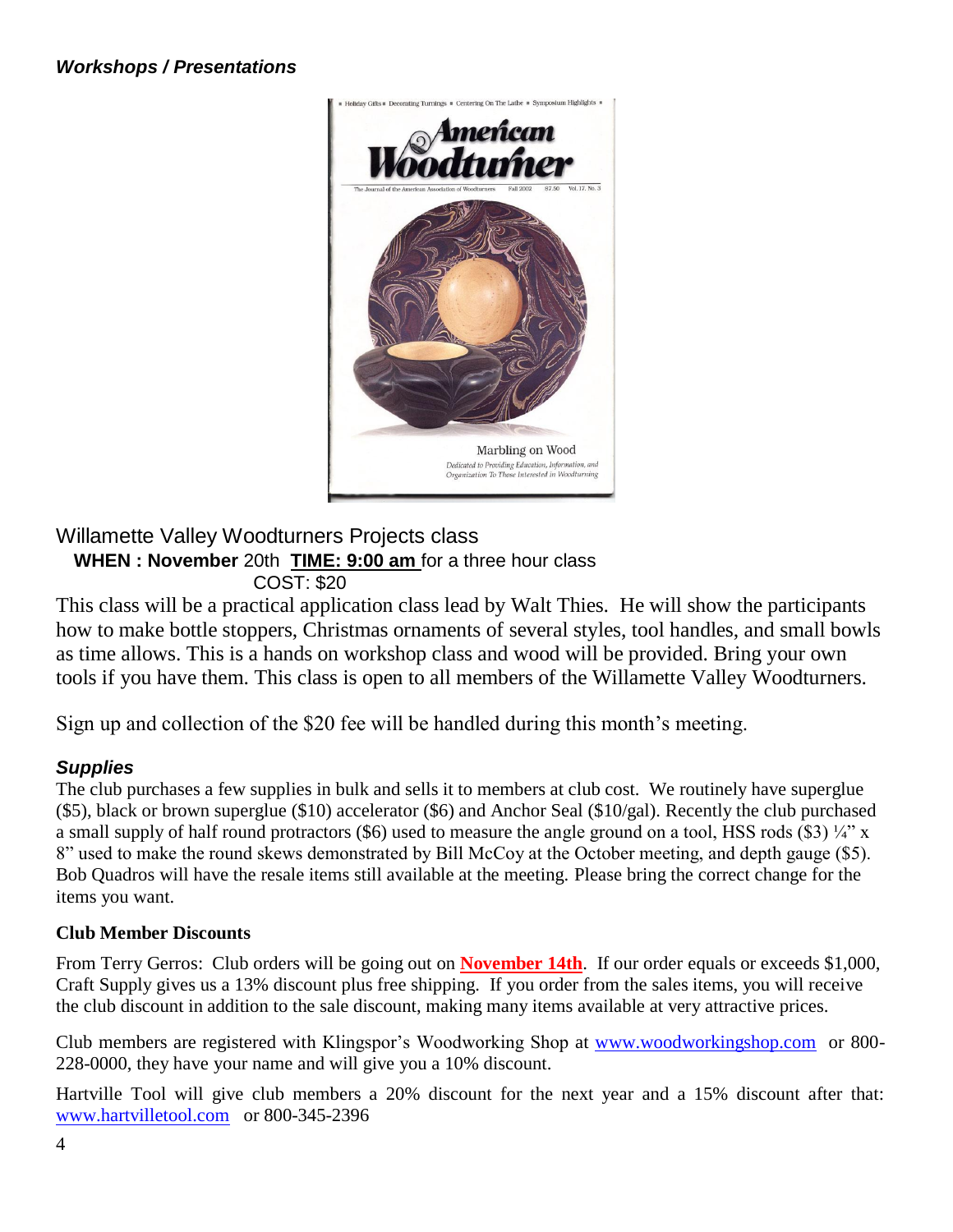If you show your club card at checkout time to the cashier at Woodcraft in Tigard they will give you a 10% discount (may not apply to some machinery).

Exotic wood is offering a discount of 15% off any orders placed at: [www.exoticwoodsusa.com](http://www.exoticwoodsusa.com/) . (This includes sale items and free shipping on orders over \$300). Use promo code ewusaAAW

#### Minutes of the Willamette Valley Woodturners Association Meeting on 10-14-10, 6:30 PM.

The meeting was called to order by President Stangeby and the Pledge of Allegiance was said by all in attendance. We had in attendance four visitors, Dick and Jo Kraus,, Gary John-Stone, and Theresa Dunbar. We also had one new member present, Ed Gossien. All visitors and our one new member were welcomed. President Stangeby also read a list of those running for office the coming year.

After this announcement President Stangeby made the following announcements:

Walter Thies will be offering a project class on November 20 and 21st directed at tool handles and Christmas ornaments.

There will also be new turners classes on November 6 and 7 for a fee of \$20 and a follow up class on November 20 and 21st.

The end-of-year auction which is our biggest money maker for the club and supports the monthly demonstrations at our meetings. We need donations of turnings to offer at the auction. See President Stangeby for further details.

The presentation for the evening was given by Eric Lofstrom of Kent, Washington. The topic of the presentation was End Grain Turning. Eric discussed the basics of end grain turning and they turned some wood. He turned the wood using large skews made of M42 steel and used madrone wood and turned the wood using a modified drive center. Eric gave an extensive explanation of his use of the large skew to rough his blank. Eric said he only uses the large skew for spindle turning. Eric also showed his techniques for hollowing end grain vessels. His demonstration was both informative and intense for the members and guests.

When the demonstration concluded we had the nightly drawing for wood and the meeting concluded.

These minutes submitted by Acting Secretary: Rick Lyle

#### **Club Announcement**

Gordon Little has been a loyal member of WVW for many years. Gordon died on March 30, 2010, of either a stroke or other heart related problems. I had forgotten about Gordon and had lost contact with his niece. I have finally been in contact again and have found out some interesting facts about him. Gordon was never married. He lived alone and worked for OSU as a radiation inspector. I have not seen any woodturning work that he has done, but I am trying to get several pieces to display at our next meeting as a gesture to Gordon. He also has three tons of Wood that has been given to the clubs for the wood raffles. There will be many tools and equipment for sale.

We plan on selling Gordon's tools between 6:00 to 6:30, before the meeting starts. I will take care of the money and will make sure the proceeds go to the family. I will have everything documented to keep track of the transactions. I feel this will help the family and also provide the members an opportunity to add to their tool collection.

Submitted by J.J. Jones